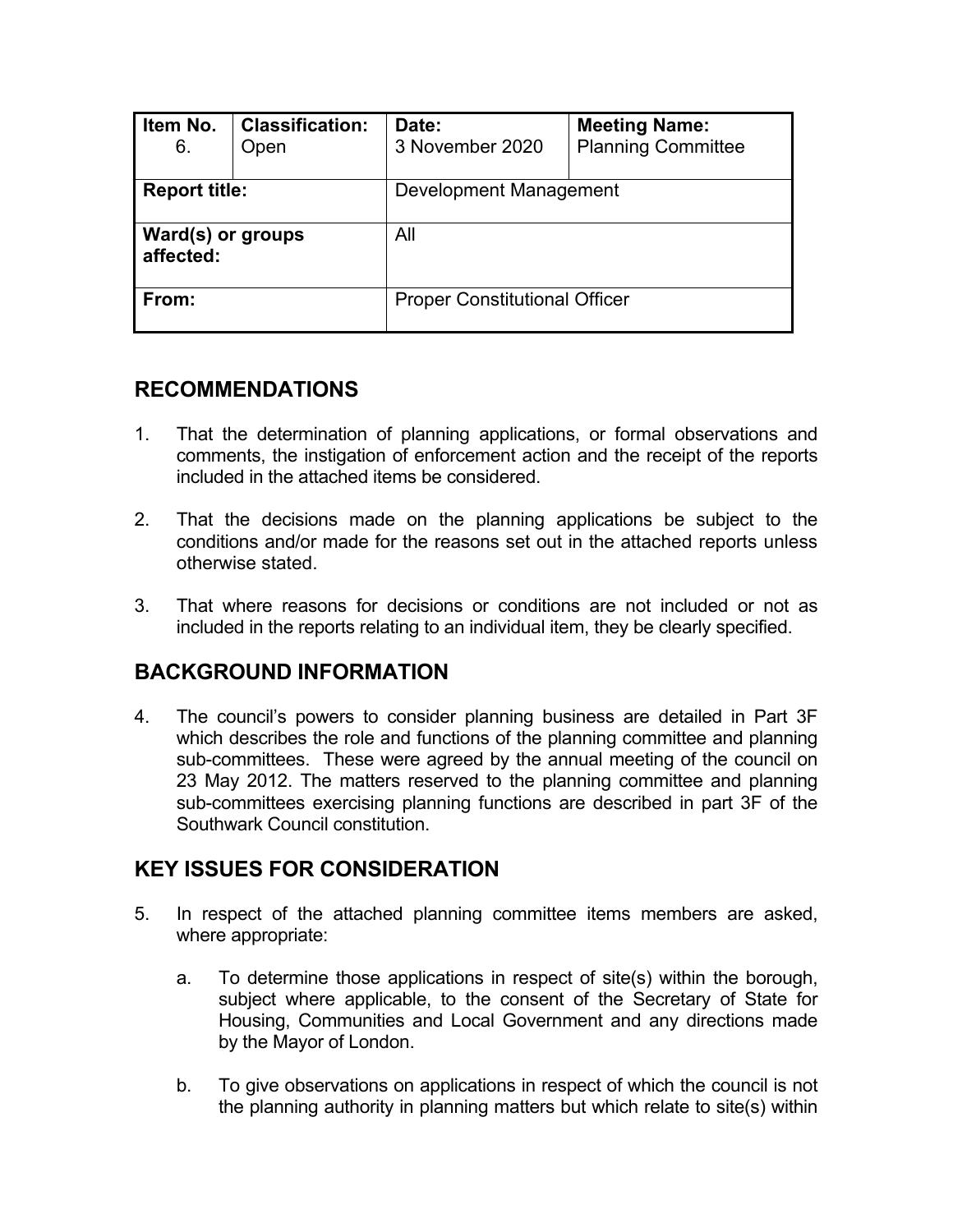the borough, or where the site(s) is outside the borough but may affect the amenity of residents within the borough.

- c. To receive for information any reports on the previous determination of applications, current activities on site, or other information relating to specific planning applications requested by members.
- 6. Each of the following items are preceded by a map showing the location of the land/property to which the report relates. Following the report, there is a draft decision notice detailing the officer's recommendation indicating approval or refusal. Where a refusal is recommended the draft decision notice will detail the reasons for such refusal.
- 7. Applicants have the right to appeal to Planning Inspector against a refusal of planning permission and against any condition imposed as part of permission. Costs are incurred in presenting the council's case at appeal which maybe substantial if the matter is dealt with at a public inquiry.
- 8. The sanctioning of enforcement action can also involve costs such as process serving, court costs and of legal representation.
- 9. Where either party is felt to have acted unreasonably in an appeal the inspector can make an award of costs against the offending party.
- 10. All legal/counsel fees and costs as well as awards of costs against the council are borne by the budget of the relevant department.

### **Community impact statement**

11. Community impact considerations are contained within each item.

## **SUPPLEMENTARY ADVICE FROM OTHER OFFICERS**

#### **Director of Law and Democracy**

- 12. A resolution to grant planning permission shall mean that the director of planning is authorised to grant planning permission. The resolution does not itself constitute the permission and only the formal document authorised by the committee and issued under the signature of the director of planning shall constitute a planning permission. Any additional conditions required by the committee will be recorded in the minutes and the final planning permission issued will reflect the requirements of the planning committee.
- 13. A resolution to grant planning permission subject to legal agreement shall mean that the director of planning is authorised to issue a planning permission subject to the applicant and any other necessary party entering into a written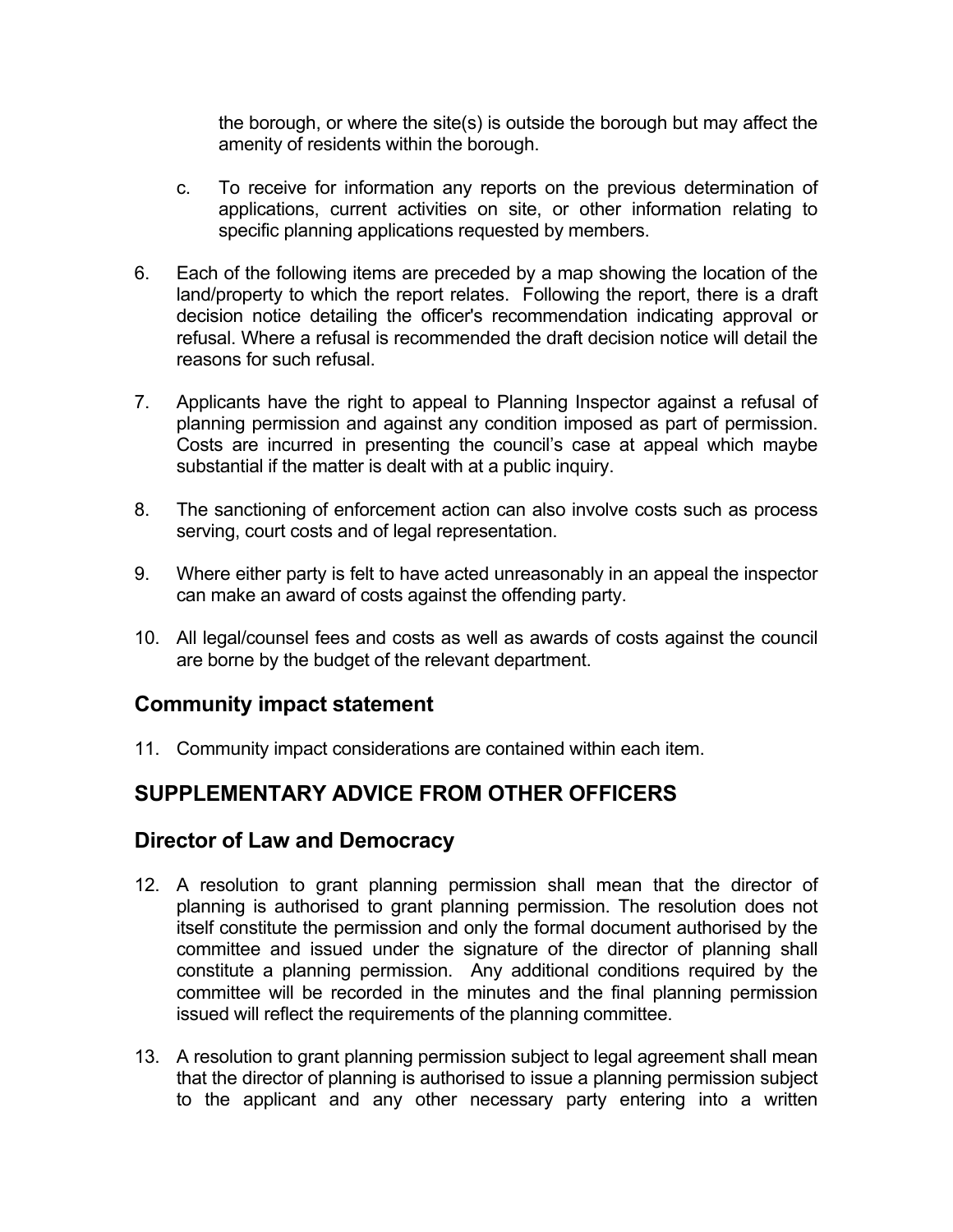agreement in a form of words prepared by the director of law and democracy, and which is satisfactory to the director of planning. Developers meet the council's legal costs of such agreements. Such an agreement shall be entered into under section 106 of the Town and Country Planning Act 1990 or under another appropriate enactment as shall be determined by the director of law and democracy. The planning permission will not be issued unless such an agreement is completed.

- 14. Section 70 of the Town and Country Planning Act 1990 as amended requires the council to have regard to the provisions of the development plan, so far as material to the application, and to any other material considerations when dealing with applications for planning permission. Where there is any conflict with any policy contained in the development plan, the conflict must be resolved in favour of the policy which is contained in the last document to be adopted, approved or published, as the case may be (s38(5) Planning and Compulsory Purchase Act 2004).
- 15. Section 38(6) of the Planning and Compulsory Purchase Act 2004 provides that where, in making any determination under the planning Acts, regard is to be had to the development plan, the determination shall be made in accordance with the plan unless material considerations indicate otherwise. The development plan is currently Southwark's Core Strategy adopted by the council in April 2011, saved policies contained in the Southwark Plan 2007, the where there is any conflict with any policy contained in the development plan, the conflict must be resolved in favour of the policy which is contained in the last document to be adopted, approved or published, as the case may be (s38(5) Planning and Compulsory Purchase Act 2004).
- 16. On 15 January 2012 section 143 of the Localism Act 2011 came into force which provides that local finance considerations (such as government grants and other financial assistance such as New Homes Bonus) and monies received through CIL (including the Mayoral CIL) are a material consideration to be taken into account in the determination of planning applications in England. However, the weight to be attached to such matters remains a matter for the decision-maker.
- 17. "Regulation 122 of the Community Infrastructure Levy regulations (CIL) 2010, provides that "a planning obligation may only constitute a reason for granting planning permission if the obligation is:
	- a. necessary to make the development acceptable in planning terms;
	- b. directly related to the development; and
	- c. fairly and reasonably related to the scale and kind to the development.

A planning obligation may only constitute a reason for granting planning permission if it complies with the above statutory tests."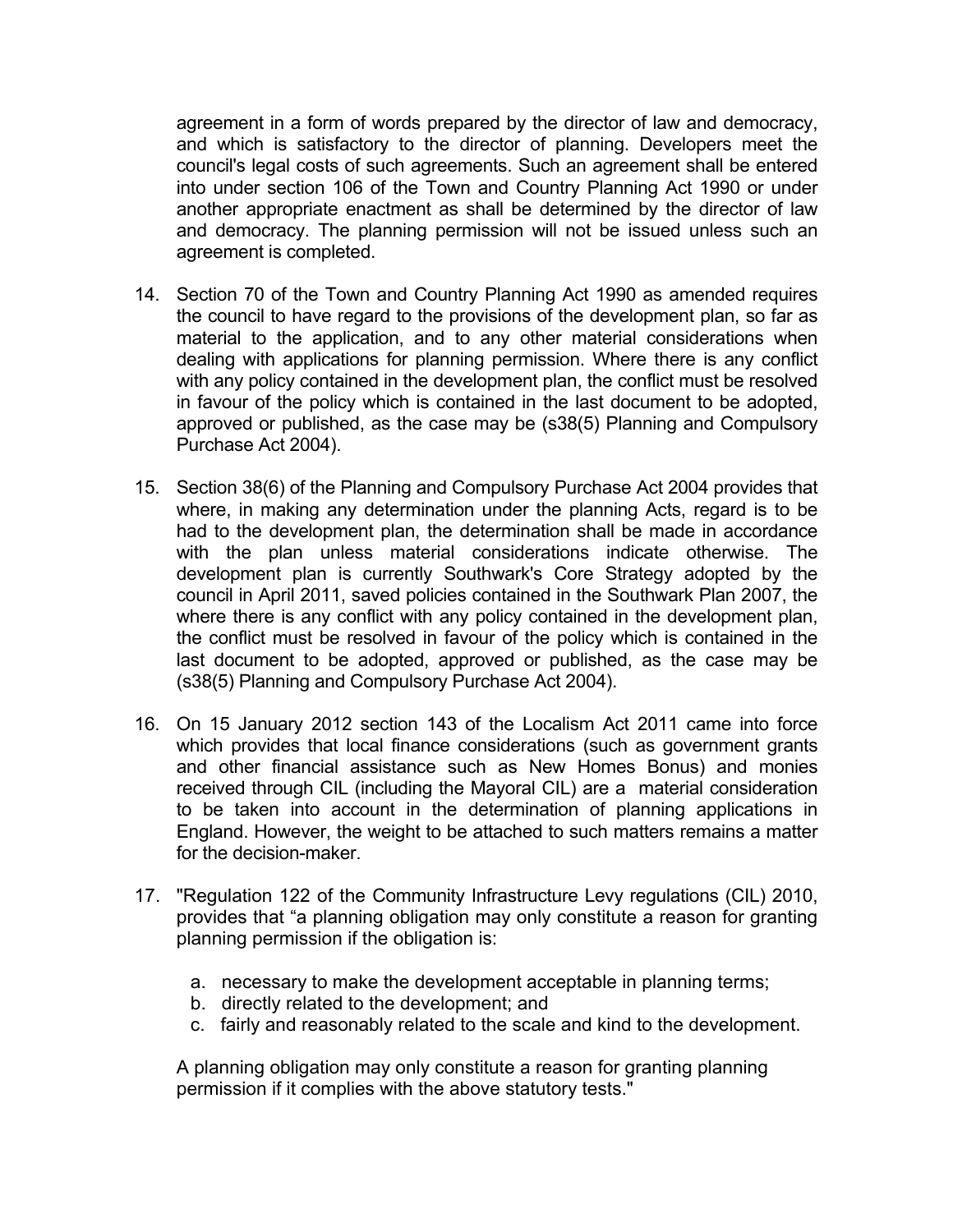- 18. The obligation must also be such as a reasonable planning authority, duly appreciating its statutory duties can properly impose i.e. it must not be so unreasonable that no reasonable authority could have imposed it. Before resolving to grant planning permission subject to a legal agreement members should therefore satisfy themselves that the subject matter of the proposed agreement will meet these tests.
- 19. The National Planning Policy Framework (NPPF) came into force on 27 March 2012. The NPPF replaces previous government guidance including all planning practice guidance (PPGs) and planning policy statements (PPSs). For the purpose of decision-taking policies in the Core Strategy (and the London Plan) should not be considered out of date simply because they were adopted prior to publication of the NPPF. For 12 months from the day of publication, decision-takers may continue to give full weight to relevant policies adopted in accordance with the Planning and Compulsory Purchase Act (PCPA) 2004 even if there is a limited degree of conflict with the NPPF.
- 20. In other cases and following and following the 12 month period, due weight should be given to relevant policies in existing plans according to their degree of consistency with the NPPF. This is the approach to be taken when considering saved plan policies under the Southwark Plan 2007. The approach to be taken is that the closer the policies in the Southwark Plan to the policies in the NPPF, the greater the weight that may be given.

| <b>Background</b><br><b>Papers</b>           | <b>Held At</b>                                                                               | <b>Contact</b>                              |
|----------------------------------------------|----------------------------------------------------------------------------------------------|---------------------------------------------|
| Council assembly agenda<br>23 May 2012       | <b>Constitutional Team</b><br>160 Tooley Street<br>London<br>SE1 2QH                         | Virginia Wynn-Jones<br>020 7525 7055        |
| Each<br>litem<br>has a<br>planning case file | planning committee Development Management<br>separate 160 Tooley Street<br>London<br>SE1 2QH | <b>Planning Department</b><br>020 7525 5403 |

#### **BACKGROUND DOCUMENTS**